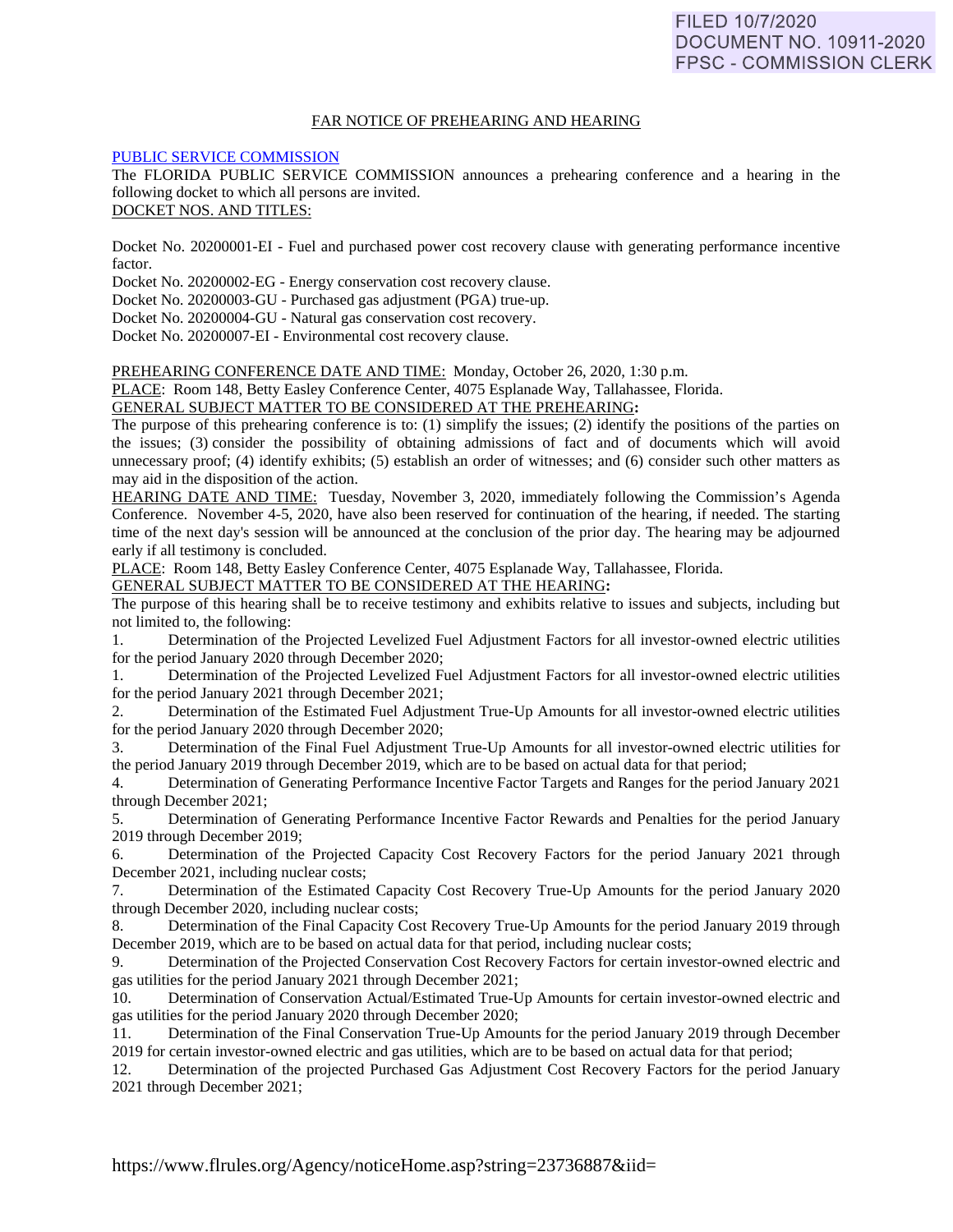13. Determination of Actual/Estimated Purchased Gas True-Up Amounts for the period January 2020 through December 2020;

14. Determination of the Final Purchased Gas True-Up Amounts for the period January 2019 through December 2019, which are to be based on actual date for that period;

15. Determination of the Projected Environmental Cost Recovery Factors for the period January 2021 through December 2021;

16. Determination of the Actual/Estimated Environmental Cost Recovery True-Up Amounts for the period January 2020 through December 2020; and

17. Determination of the Final Environmental Cost Recovery True-Up Amounts for the period January 2019 through December 2019, which are to be based on actual data for that period.

The purpose of this hearing is also to consider any motions or other matters that may be pending at the time of the hearing. The Commission may rule on any such motions from the bench or may take the matters under advisement.

All witnesses shall be subject to cross-examination at the conclusion of their testimony. The hearing will be governed by the provisions of Chapters 366 and 120, Florida Statutes, and Chapters 25-22, 28-106, and 28-109, Florida Administrative Code.

Interested persons may also request to be listed as an interested person for these dockets, in which case they will receive notices and orders published and issued in these dockets. Such requests should be made to: Florida Public Service Commission, Office of the Commission Clerk, 2540 Shumard Oak Boulevard, Tallahassee, FL 32399-0850, (850) 413-6770.

# SPECIAL COVID-19 CONSIDERATIONS

Because the Governor of the State of Florida has declared a state of emergency due to the COVID-19 Pandemic, the Commission must limit the manner in which the public may participate or view the prehearing and hearing. As always, the public may view a live stream of the prehearing and hearing online using the link available at [http://www.floridapsc.com/Conferences/AudioVideoEventCoverage.](http://www.floridapsc.com/Conferences/AudioVideoEventCoverage) Due to these extraordinary circumstances, however, no member of the public may attend in person.

In accordance with the Americans with Disabilities Act, persons needing a special accommodation to participate at this proceeding should contact the Office of Commission Clerk no later than five days prior to the hearing at 2540 Shumard Oak Boulevard, Tallahassee, Florida 32399-0850 or (850) 413-6770 (Florida Relay Service, 1-800-955- 8770 Voice or 1-800-955-8771 TDD).

### EMERGENCY CANCELLATION OF HEARING

If settlement of the case or a named storm or other disaster requires cancellation of the proceedings, Commission staff will attempt to give timely direct notice to the parties. Notice of cancellation will also be provided on the Commission's website (http://www.floridapsc.com) under the Hot Topics link found on the home page. Cancellation can also be confirmed by calling the Office of the General Counsel at 850-413-6199.

I:\FAR\200001-07.doc